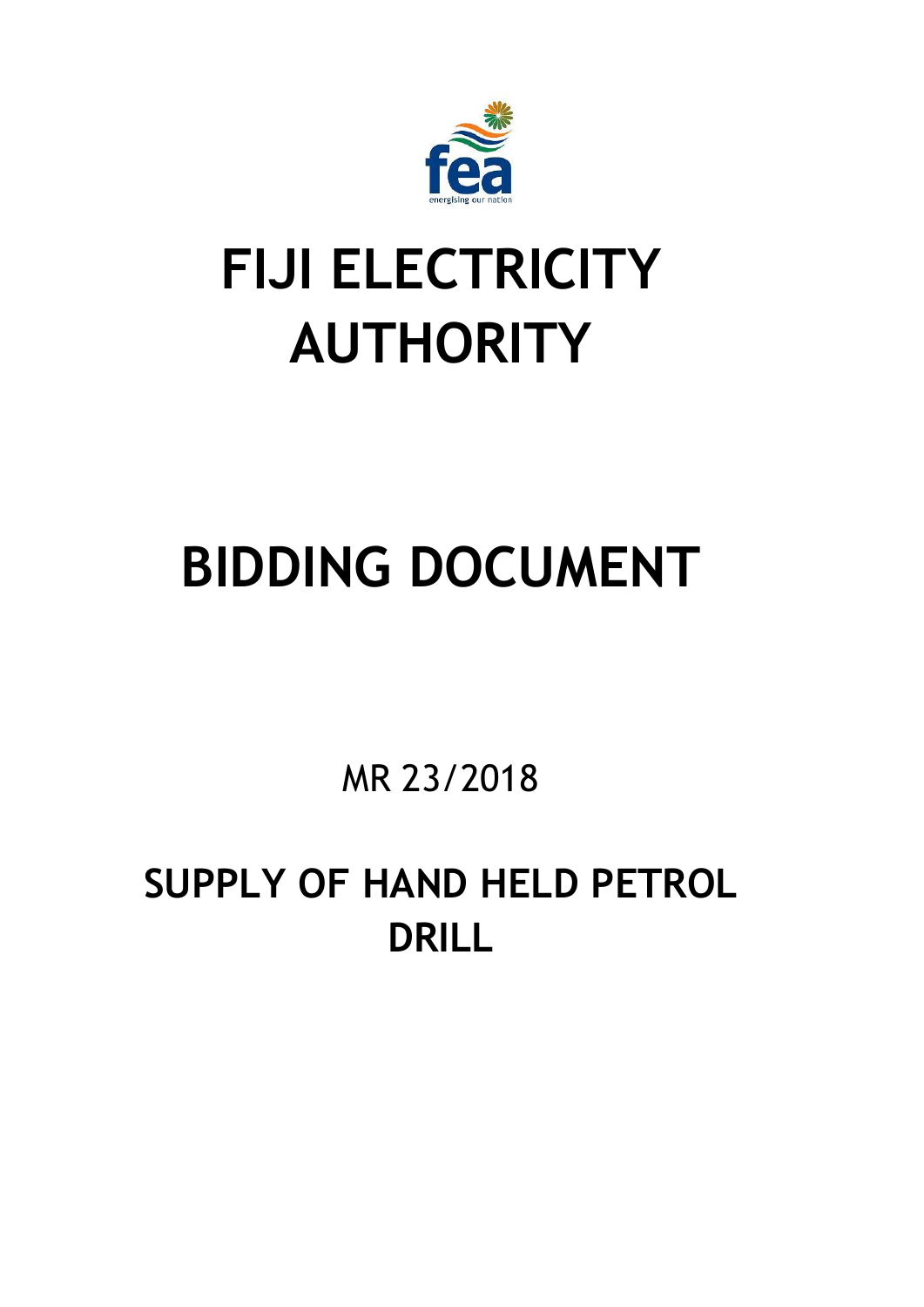### **Section 1: Instructions to Bidders**

- **1. Scope of Bid** The Fiji Electricity Authority (hereinafter referred to as "the Employer"), wishes to receive bids for supply of Hand Held Drills as specified in these bidding documents.
- **2. Eligible Bidders** This Invitation to Bid is open to bidders who have sound financial background and have previous experience.

Bidders shall provide such evidence of their continued eligibility satisfactory to the Employer as the Employer shall reasonably request.

Bidders shall not be under a declaration of ineligibility for corrupt or fraudulent.

- **3. Eligible Materials, Equipment and Services** The Hand Held Drill to be supplied under the Contract shall have their origin from reputable companies from various countries. The bidders may be required to provide evidence of the origin of the Hand Held Drill.
- **4. Qualification of the Bidder** To be qualified for award of Contract, bidders shall submit proposals regarding work methods, scheduling and resourcing which shall be provided in sufficient detail to confirm the bidder's capability to fulfill the contract.
- **5. Cost of Bidding** The bidder shall bear all costs associated with the preparation and submission of its bid and the Employer will in no case be responsible or liable for those costs.
- **6. Sealing and Marking of Bids** The bidder shall seal the original copy of the technical proposal, the original copy of the price proposal and each copy of the technical proposal and each copy of the price proposal in separate envelopes clearly marking each one as: "ORIGINAL-PROPOSAL", and "COPY PROPOSAL", etc. as appropriate.

The bidder shall seal the original bids and each copy of the bids in an inner and an outer envelope, duly marking the envelopes as "ORIGINAL" and "COPY".

The inner and outer envelopes shall be addressed to the Employer at the following address:

**Tuvitu Delairewa General Manager Corporate Services 2 Marlow Street, Suva, FIJI. Phone: 679 3224 185 Facsimile: 679 331 1882 Email: [TuvituD@fea.com.fj](mailto:TuvituD@fea.com.fj)**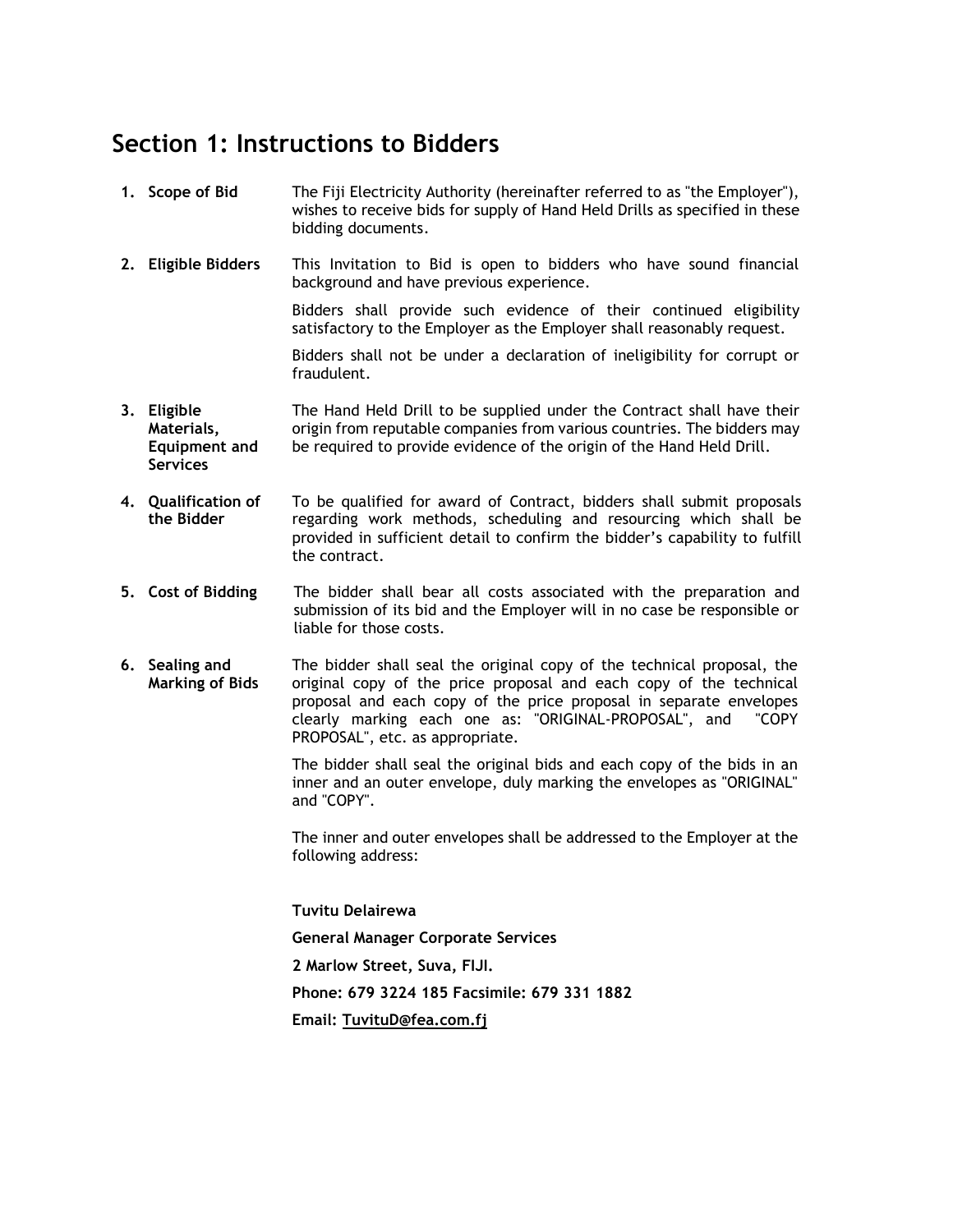And bear the following identification:

- Bid for: Preferred supplier for Hand Held Petrol Drill.
- Bid Tender Number: MR 23/2018
- DO NOT OPEN BEFORE Wednesday, January 31, 2018
- **7. Deadline for Submission of Bids** Bids must be received by the Employer at the address specified above no later than 1600 hours (Fiji Time) (Wednesday, January 31, 2018). The Employer may, at its discretion, extend the deadline for submission

of bids by issuing an addendum, in which case all rights and obligations of the Employer and the bidders previously subject to the original deadline will thereafter be subject to the deadlines extended.

- **8.** Late Bids **Any bid received by the Employer after the deadline for submission of** bids prescribed will be rejected and returned unopened to the bidder.
- **9. Modification and Withdrawal of Bids** The bidder may modify or withdraw its bid after bid submission, provided that written notice of the modification or withdrawal is received by the Employer prior to the deadline for submission of bids.

The bidder's modification or withdrawal notice shall be prepared, sealed, marked and delivered, with the outer and inner envelopes additionally marked "MODIFICATION" or "WITHDRAWAL", as appropriate. A withdrawal notice may also be sent by fax but must be followed by a signed confirmation copy.

No bid may be modified by the bidder after the deadline for submission of bids.

- **10. Employer's Right to Accept any Bid and to Reject any or all Bids** The Employer reserves the right to accept or reject any bid, and to annul the bidding process and reject all bids, at any time prior to award of Contract, without thereby incurring any liability to the affected bidder or bidders or any obligation to inform the affected bidder or bidders of the grounds for the Employer's action.
- **11. Notification of Award** Prior to expiration of the period of bid validity prescribed by the Employer, the Employer will notify the successful bidder by fax/email, confirmed by registered letter, that its bid has been accepted. This letter (hereinafter and in the Conditions of Contract called the "Letter of Acceptance") shall name the sum which the Employer will pay the Contractor in consideration of the execution, completion and maintenance of the Works by the Contractor as prescribed by the Contract (hereinafter and in the Conditions of Contract called "the Contract Price").

The notification of award will constitute the formation of the Contract.

Upon the furnishing by the successful bidder of a performance security, the Employer will promptly notify the other bidders that their bids have been unsuccessful.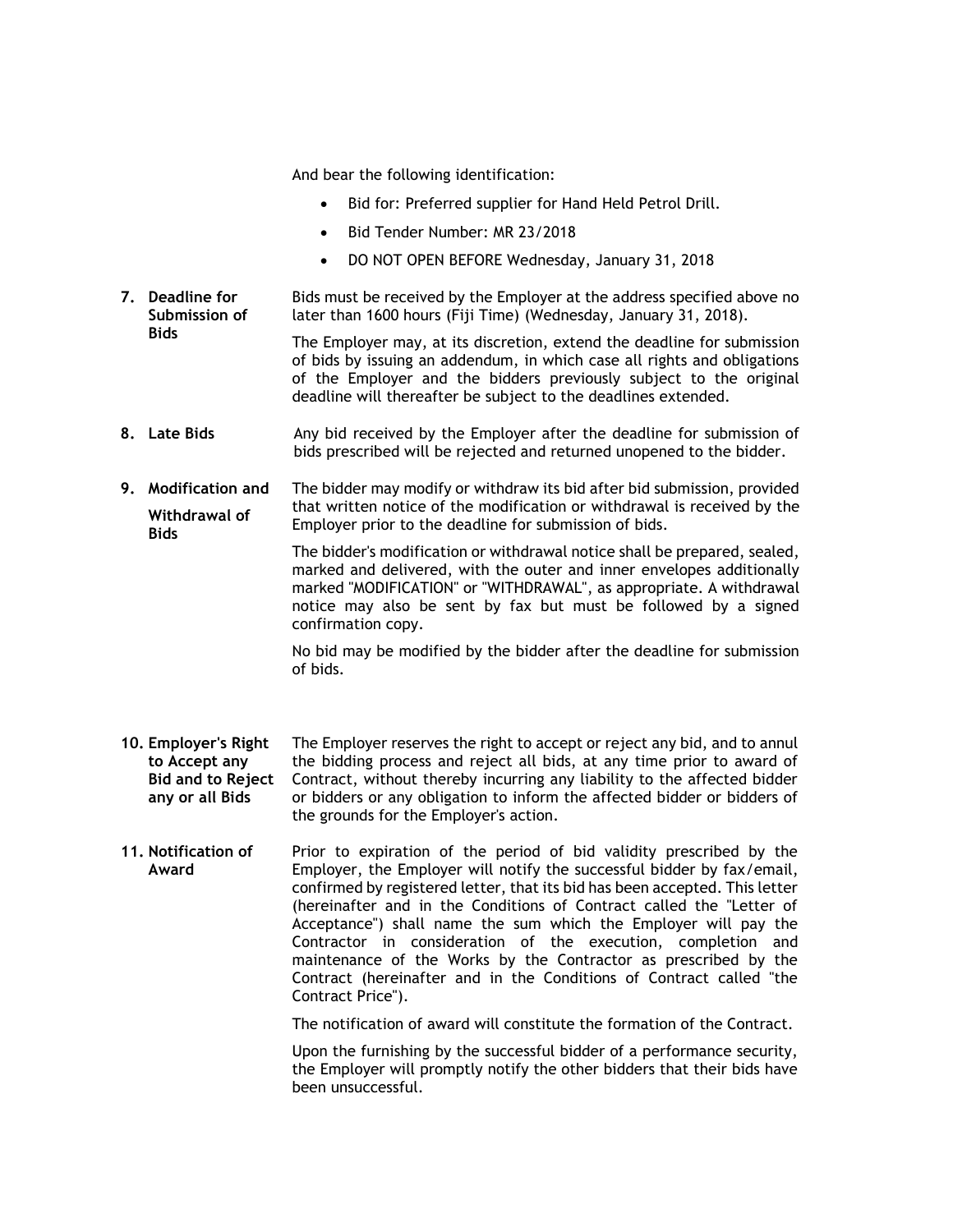**12. Signing of Contract Agreement** At the same time that he notifies the successful bidder that its bid has been accepted, the Employer will send the bidder the Form of Contract Agreement provided in the bidding documents, incorporating all agreements between the parties.

> Within 7 days of receipt of the Form of Agreement, the successful bidder shall sign the Form and return it to the Employer.

- **13. Corrupt or Fraudulent Practices** The Employer requires that the Contractor observe the highest standard of ethics during the procurement and execution of such contracts. In Pursuance of this policy, the Employer:
	- (a) defines, for the purposes of this provision, the terms set forth below as follows:
		- (i) "corrupt practice" means behavior on the part of officials in the public or private sectors by which they improperly and unlawfully enrich themselves and/or those close to them, or induce others to do so, by misusing the position in which they are placed, and it includes the offering, giving, receiving or soliciting of anything of value to influence the action of any such official in the procurement process or in contract execution; and
		- (ii) "fraudulent practice" means a misrepresentation of facts in order to influence a procurement process or the execution of a contract to the detriment of the Employer, and includes collusive practice among bidders (prior to or after bid submission) designed to establish bid prices at artificial noncompetitive levels and to deprive the Employer of the benefits of free and open competition;
	- (b) The FEA will reject a proposal for award if it determines that the bidder recommended for award has engaged in corrupt or fraudulent practices in competing for the contract in question.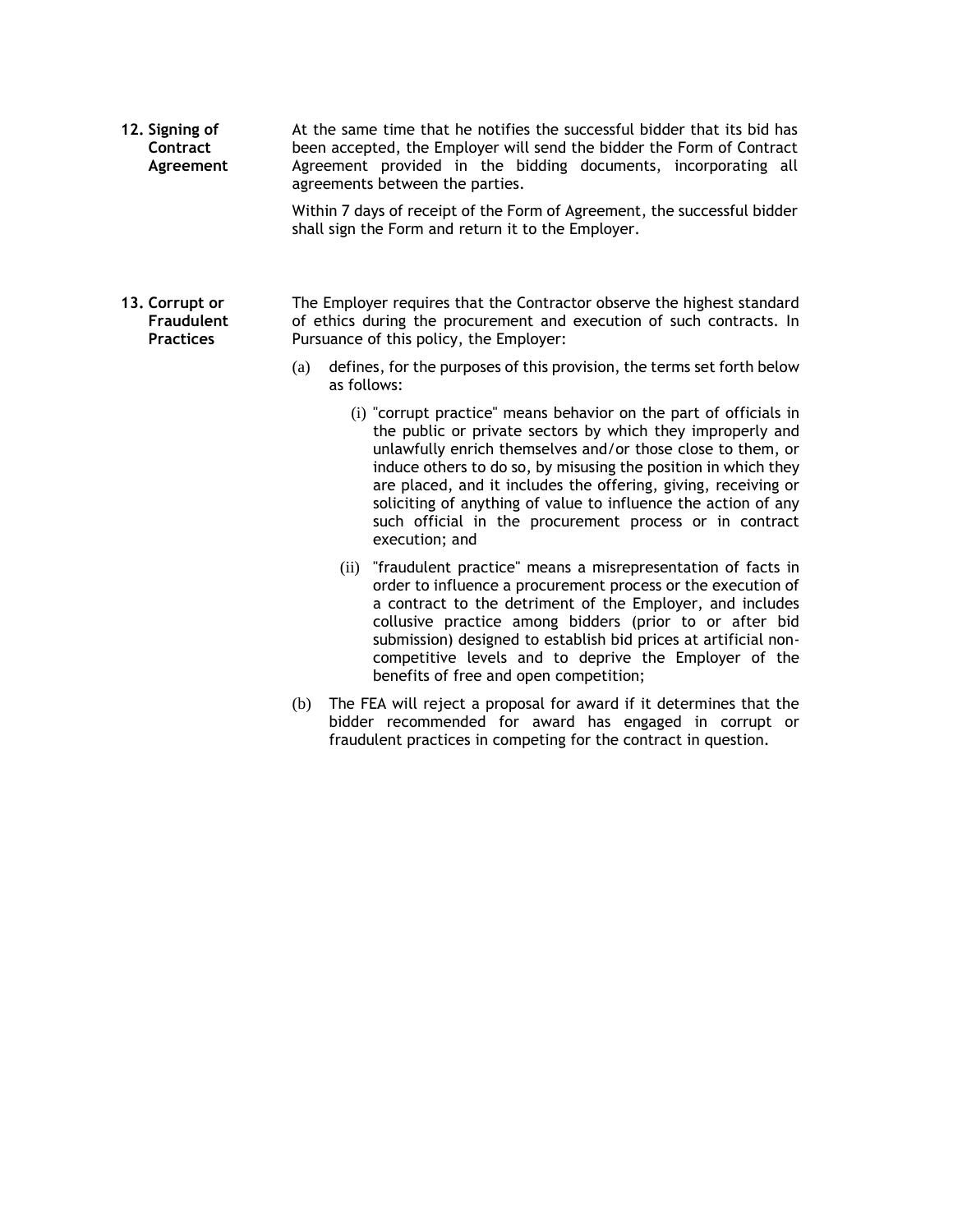## **Table of Contents**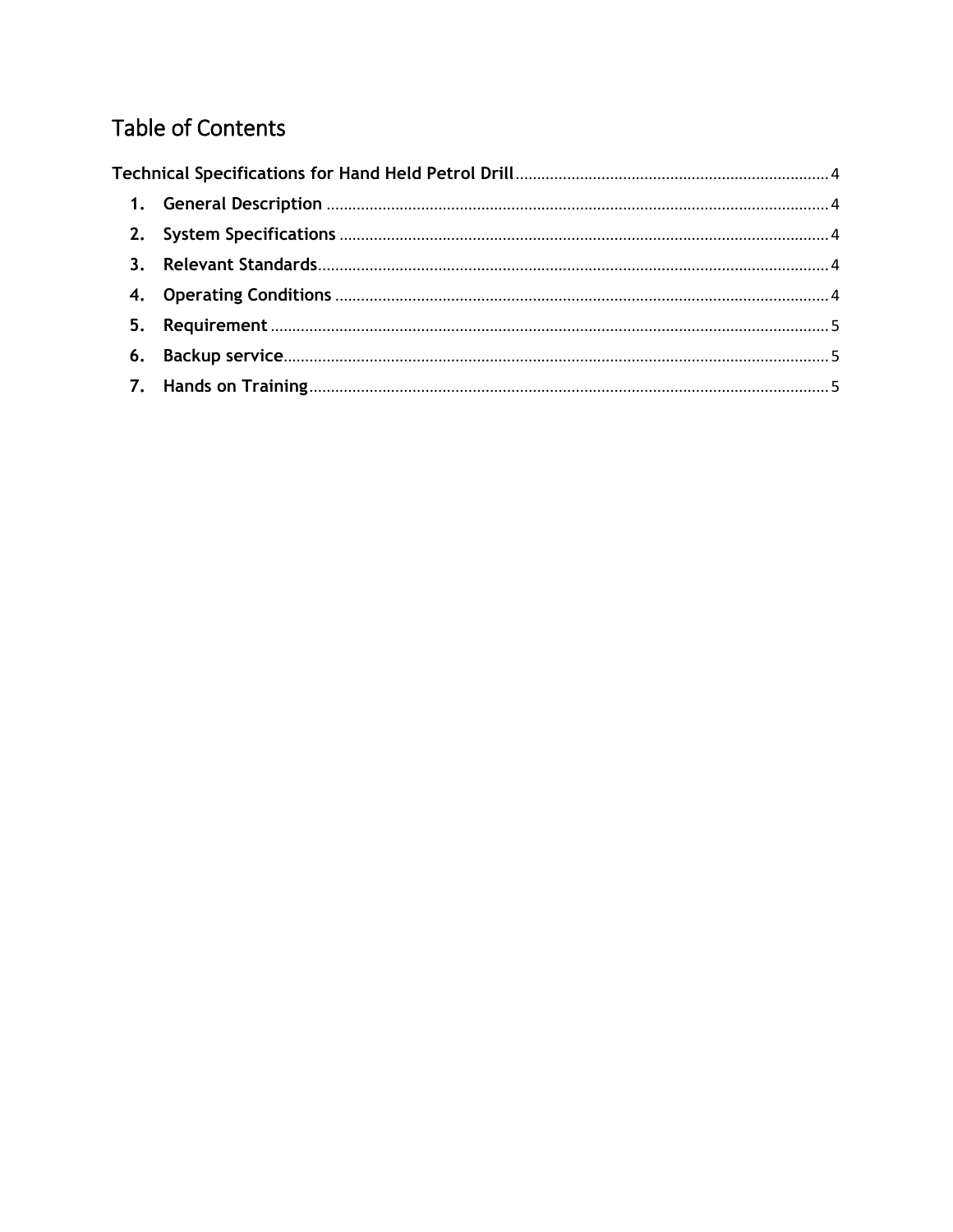## <span id="page-5-0"></span>**Technical Specifications for Hand Held Petrol Drill**

#### <span id="page-5-1"></span>**1. General Description**

The supplier is to supply the Fiji Electricity Authority with the Hand Held Petrol Drill on as per need basis, whilst maintaining the quantity specified in the table below in the FEA stores. The bidders proposal shall address all functional and performance requirements within the specification and shall include sufficient information and supporting documentation in order to determine compliance with this specification without further necessary inquiries.

| Item                                          | <b>Employer Department</b> | <b>Quantity Required by</b><br>Employer |
|-----------------------------------------------|----------------------------|-----------------------------------------|
| Hand Held Petrol Drill                        | Operation & Maintenance    |                                         |
| <b>Total Hand Held Petrol Drills Required</b> |                            |                                         |

#### <span id="page-5-2"></span>**2. System Specifications**

- Displacement :  $27.2 \text{ cm}^3$
- Power output : approximately 0.8kW
- Weight : less than 5kg
- Tank volume : approximately 1L
- Anti-vibration system: The anti-vibration system effectively absorbs vibration from the engine and rotating cutting tool to keep the handles virtually vibration-free.
- Two-speed gearbox: Two-speed gearbox with reverse gear for releasing jammed drill bits.
- Fuel: Petrol

#### <span id="page-5-3"></span>**3. Relevant Standards**

All bidders shall cite relevant standards and submit applicable documents proving and substantiating the compliance of the products in their bids with the relevant standards.

All bidders shall cite relevant standards and submit applicable documents proving and substantiating the compliance of the existing quality control measures implemented at the factory in the manufacturing of the products for which bids are to be submitted.

#### <span id="page-5-4"></span>**4. Operating Conditions**

The Hand Held Petrol Drill is intended for use in an electrical utility and also in the maintenance and operation of its assets and structures under tropical (fairly humid, rainy and hot) conditions with temperatures ranging from 0 to 50 Degrees Celsius. The drills are also intended to be used outdoors, at heights on electrical power poles up to 15m above ground level. The surfaces to be drilled include but are not exceptional to just wood and concrete.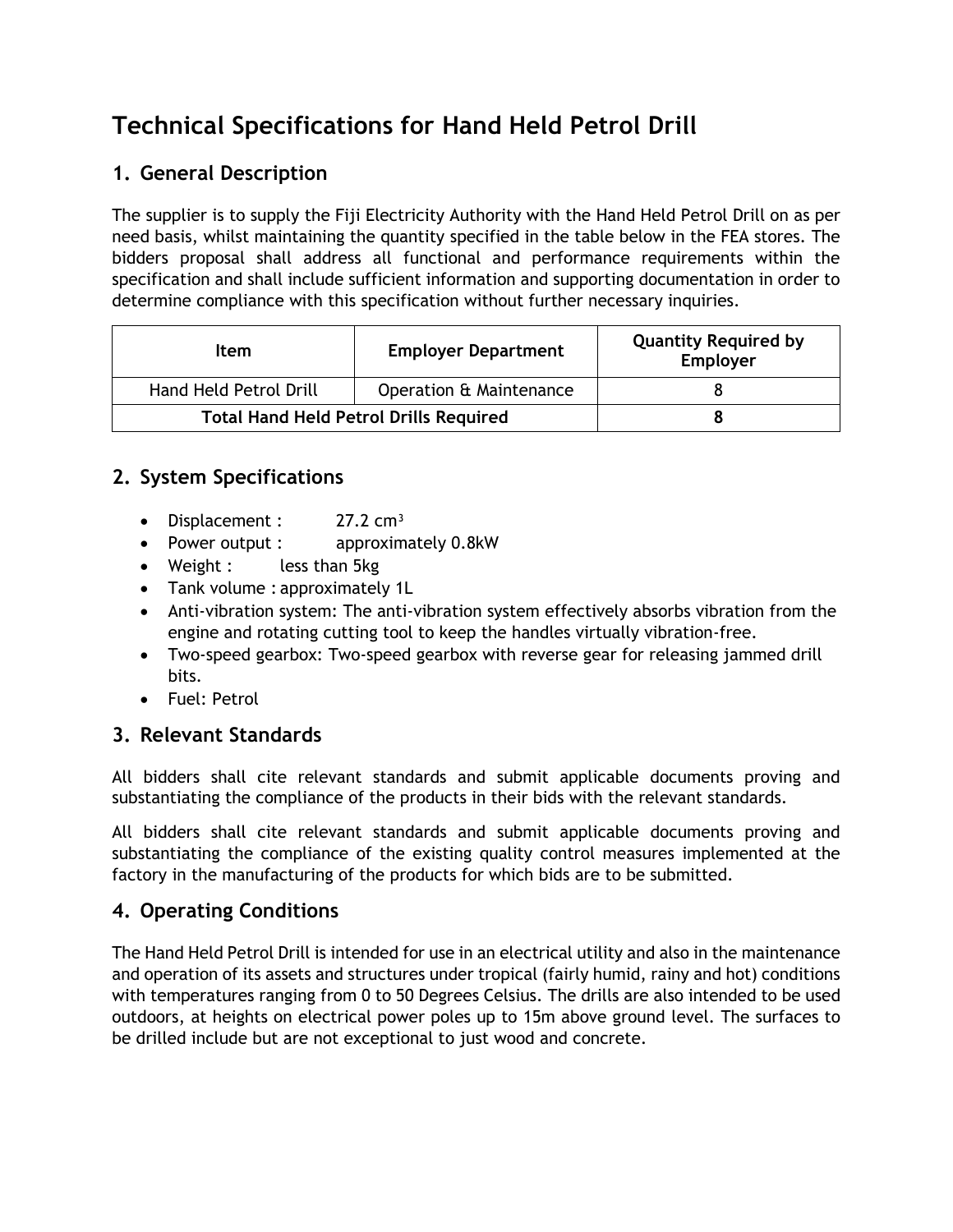#### <span id="page-6-0"></span>**5. Requirement**

The Hand Held Petrol Drills in the Operation and Maintenance department are needed due to:

- no drills or
- replacement for the old ones

#### <span id="page-6-1"></span>**6. Backup service**

For any general servicing required to be performed on the hand held drill shall be executed by the supplier. The supplier shall perform all the maintenance work on the Hand Held Petrol Drill as per the FEA requirement.

### <span id="page-6-2"></span>**7. Hands on Training**

Training material in the form of drawings, instructions and/or audio visuals shall be provided for all the Hand Held Petrol Drill offered and accepted by FEA.

This item shall include but is not limited to the following topics:

- Handling
- Storage
- Maintenance
- Mechanical performance
- **•** Disposal